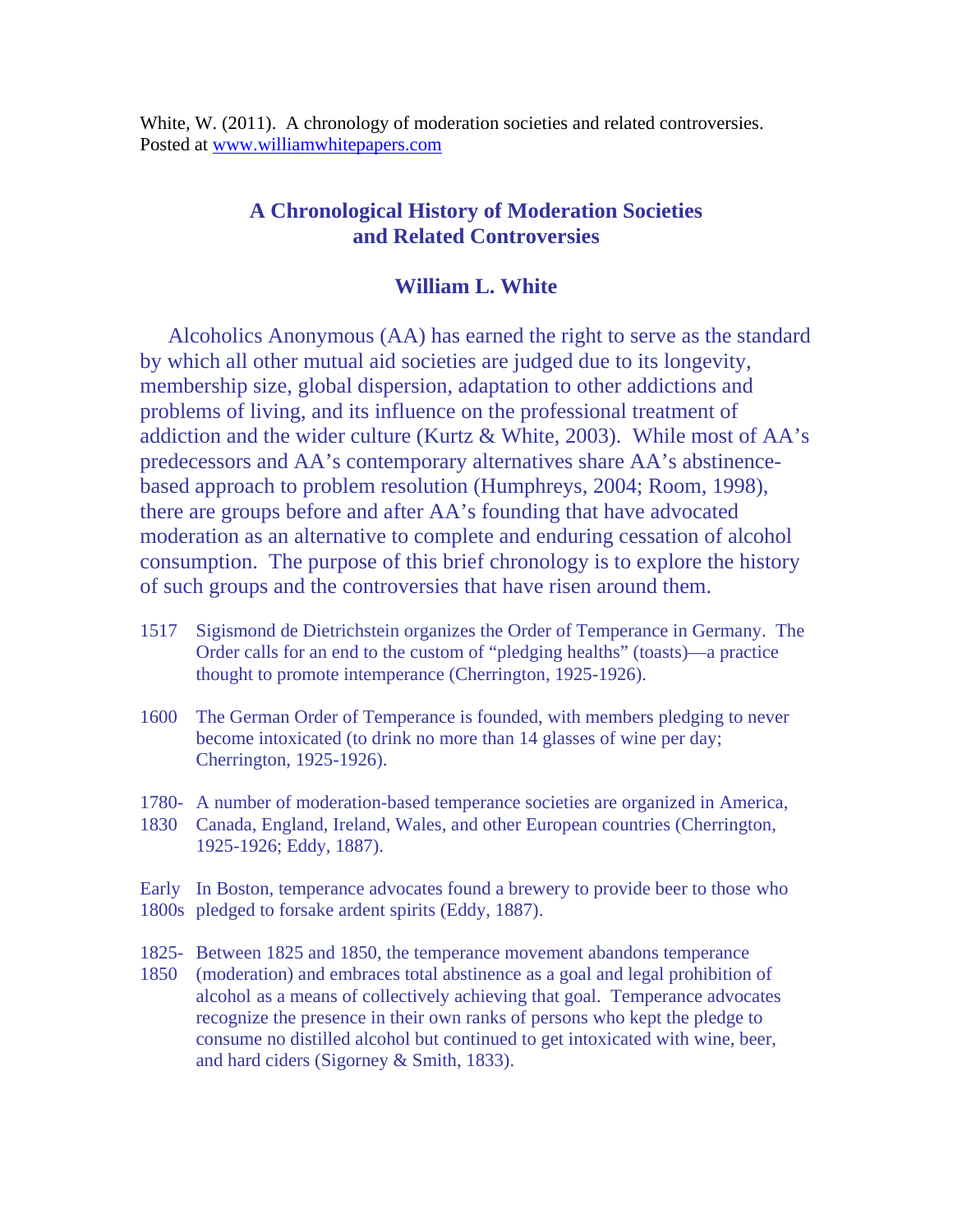1825- Reform narratives of former drunkards christen attempts at moderation a

.

- 1880 "gradation in a drunkard's career" (Woodman, 1843, p. 81) and proclaim unequivocally, "You cannot make a moderate drinker of a drunkard" (Gough, 1870, p. 155).
- 1826 The American Society for the Promotion of Temperance operates on the moderation principle for ten years before shifting its policy to total abstinence in 1836 (Cherrington, 1925-1926).
- 1836 New Ross Temperance Society (Ireland), originally organized under a moderation pledge (to not use distilled alcohol), shifts its pledge to total abstinence (Cherrington, 1925-1926).
- 1840- Nearly all of the nineteenth century recovery mutual aid groups in America—
- 1900 Native American recovery circles, the Washingtonians, the Fraternal Temperance Societies, the Reform Clubs, and those groups associated with inebriate homes/asylums and addiction cure institutes (the Ollapod Club, the Godwin Association, the Keeley Leagues)—are committed to total abstinence (White, 1998).
- 1862 The Church of England Total Abstinence Society is founded. It changes its name in 1864 to the Church of England Temperance Reformation Society to allow membership of those not willing to pledge total abstinence (Cherrington, 1925-1926).
- 1872 The French Temperance Society is founded on the principle that its members could consume distilled alcohol in moderate quantities but should avoid drunkenness (Cherrington, 1925-1926).
- 1878 The League of the Cross for the Suppression of Drunkenness is organized within St. Lawrence Church in New York City. Members sign a pledge of partial abstinence, with men pledging to limit themselves to one of the following each day: three glasses of beer or cider, three glasses of wine, or two glasses of hard liquor. Women pledged to limit themselves to two beers, two glasses of wine, or one drink of hard liquor (Cherrington, 1925-1926; Eddy, 1887).
- 1879 The most notable of the early American moderation societies—the Businessmen's Society for the Encouragement of Moderation—is founded by Dr. Howard Crosby and Colonel Henry Hadley in New York. Its members have the choice of four pledges: 1) total abstinence for a period defined by the member, 2) total abstinence from all intoxicants except wine and beer, 3) no alcohol consumption before 5 p.m., or 4) agreement not to be treated or treat others with alcoholic beverages (Cherrington, 1925-1926: Hadley, 1902). The society's membership reaches more than 22,000 members its first year, with most signing the fourth pledge option (Eddy, 1887). The Church Temperance Society is similarly organized in 1881 in New York along moderation principles.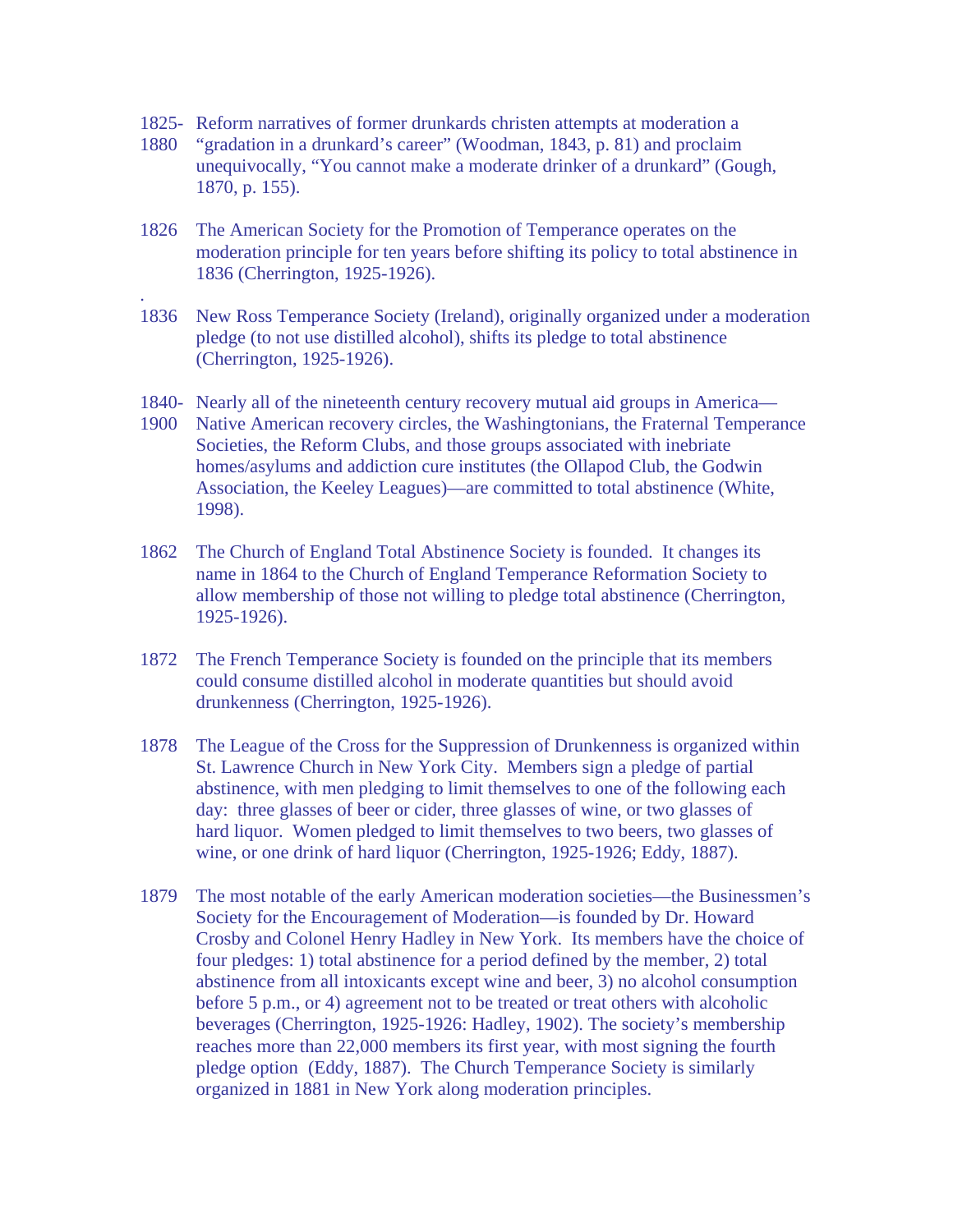- 1883 The German Association against the Abuse of Spirituous Liquor is founded (Cherrington, 1925-1926).
- 1895 The French Antialcoholic Union is founded in 1895. Its members pledge not to drink distilled alcohol and to drink fermented alcohol only in moderation (Cherrington, 1925-1926).
- 1903 By 1903, France's National League Against Alcoholism has grown to a membership of more than 100,000. Members can choose from one of three pledges: 1) complete abstinence from all alcoholic beverages, 2) abstinence for a specified period of time, or 3) agreement to work for the League without signing an abstinence pledge (Cherrington, 1925-1926).
- 1934 Everett Colby founds the Council on Moderation with hopes of instilling a new value of moderation within a Post-Repeal America that had been split into Wet and Dry camps for over a century. The Council closes following attacks by Wets that the Council was too dry and attacks by Drys that the Council's moderation position was too wet (Roizen, 1991a).
- 1936 J.A. Wadell and H.B. Haig of the University of Virginia Medical Department and the Medical College of Virginia are commissioned by the state legislature of Virginia to produce a summary of the latest scientific information on alcohol. The resulting report so enrages legislators that they pass a joint resolution to guard the 1,000 copies until they could be burned to avoid reaching schools or newspapers (Roizen, 1991b; Waddell & Haag, 1938).
- 1939 The first edition of the basic text of Alcoholics Anonymous notes:

*Then we have a certain type of hard drinker. He may have the habit badly enough to gradually impair him physically and mentally. It may cause him to die a few years before his time. If a sufficiently strong reason—ill health, falling in love, change of environment, or the warning of a doctor—becomes operative, this man can also stop or moderate, although he may find it difficult and troublesome and may even need medical attention* (Alcoholics Anonymous, 1939, p. 31).

- 1962 Scientific studies beginning with Davies (1962) reignite the question of whether confirmed alcoholics can later achieve what Reinert and Brown (1968) christened "controlled drinking." These early reports are followed by scholarly critiques of the "controlled drinking" research and its related controversies (e.g., Miller, 1983; Roizen, 1987; Rosenberg, 1993).
- 1974 Drinkwatchers International is founded in England. Drinkwatchers is organized within a larger service organization (Accept) that provides professional screening for appropriateness of the moderation goal and referral into moderation-based, weekly support groups led either by group members or by professional counselors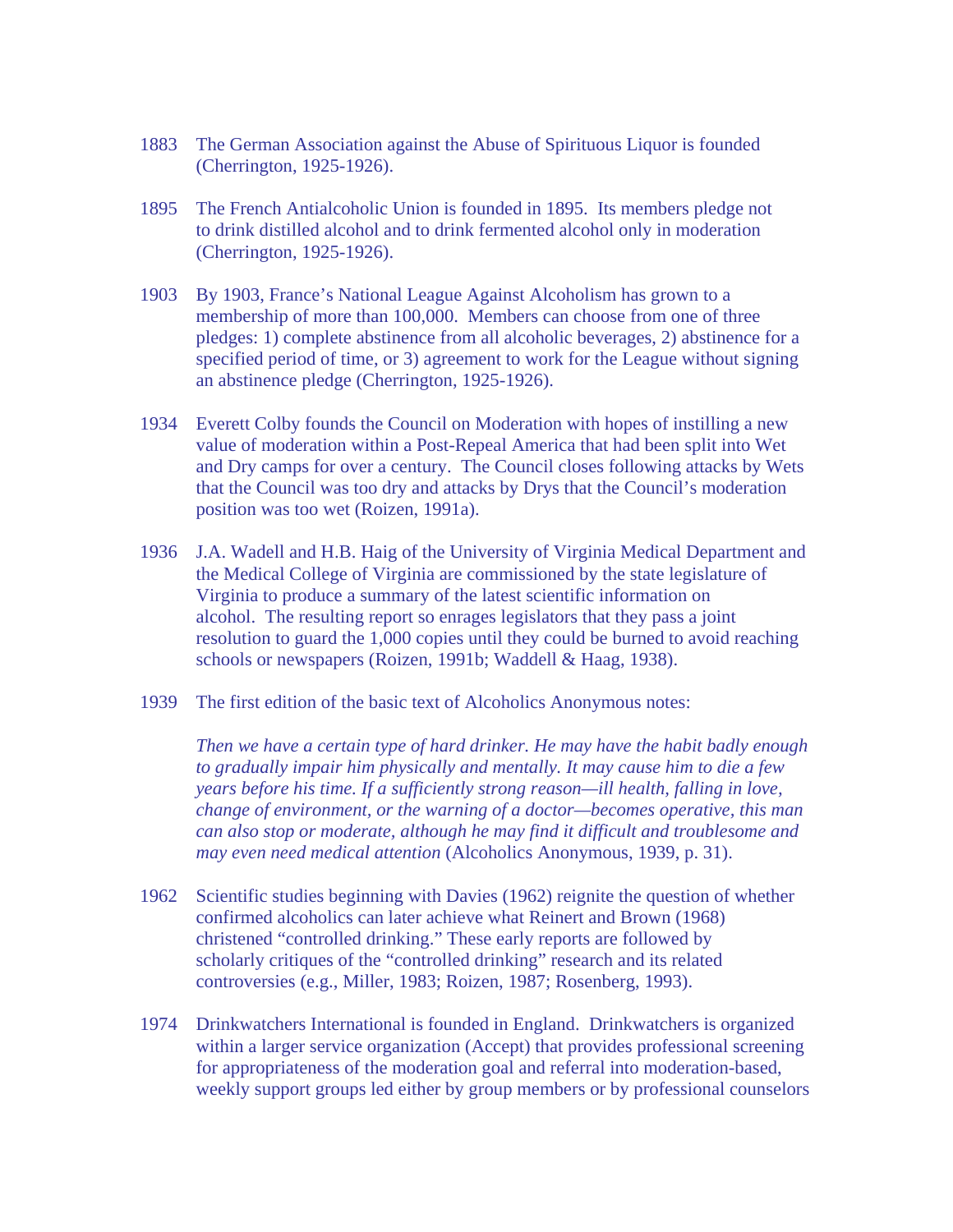(Ruzek, 1987; Winters, 1978a). Group members are also provided a *Drinkwatchers Handbook* (Ruzek, 1982; Ruzek & Vetter, 1983) that outlines safe drinking guidelines and suggestions on how to successfully moderate one's drinking. Because of Accept's insistence on professional screening and professional oversight of group meetings, Drinkwatchers is never able to establish itself as a purely mutual aid group (Humphreys, 2004).

- 1976 The publication of an evaluation of alcoholism treatment commissioned by the National Institute on Alcohol Abuse and Alcoholism generates a firestorm of controversy when it (the Rand Report) reports findings that some alcoholics return to moderate drinking (Armor, Polich, & Stambul, 1976). A second report was issued that softened the initial report's conclusions (Polich, Armor, & Braiker, 1981).
- 1973- In tandem with the Rand Report controversy, Drs. Mark and Linda Sobell publish
- 1978 a series of scientific reports documenting that some alcoholics achieve controlled drinking (Sobell & Sobell, 1973, 1976, 1978). These reports are followed by a re-evaluation by Pendery, Maltzman, and West (1982) that challenges the Sobells' findings and their professional integrity. The Sobells weather blistering personal and professional attacks in spite of being later cleared of wrongdoing by two separate scientific panels (Dickens, Doob, Warwick, & Winegard, 1982; Trachtenberg, 1984).
- 1980 The American Atheists Alcohol Recovery Group (AAARG) is founded by Madalyn O'Hair, Jon Murray, and Bill Talley.
- 1983 John Talley organizes fledgling AAARG groups into the American Atheists Addiction Recovery Groups Network and later reorganized the groups as Methods of Moderation and Abstinence (MOMA). MOMA offers a secular, moderation-based support framework and also calls for the legalization of all psychoactive drugs. MOMA does not produce sustainable support groups, but it does mount a legal challenge against mandated AA attendance that forces the Veteran's administration to provide secular alternatives to AA (MOMA, no date).
- 1985- New research extols the positive effects of moderate drinking (Barrett, 1991;
- 1993 Ford, 1988); the first "how-to" books on controlled drinking are published (Miller & Muñoz, 1982; Sanchez-Craig, 1993; Sobell & Sobell, 1993; Vogler & Bartz, 1982).
- 1993 In early 1993, Audrey Kishline develops the idea of Moderation Management (MM)—a moderation-based support group alternative to AA. After writing a pamphlet describing how such an alternative might work, she is encouraged by her mentor, Vince Fox, to expand the pamphlet into a book proposal. Within weeks, she has a contract with See Sharp Press. She writes the book, *Moderate Drinking*, between March and September 1993, with coaching from Fred Glaser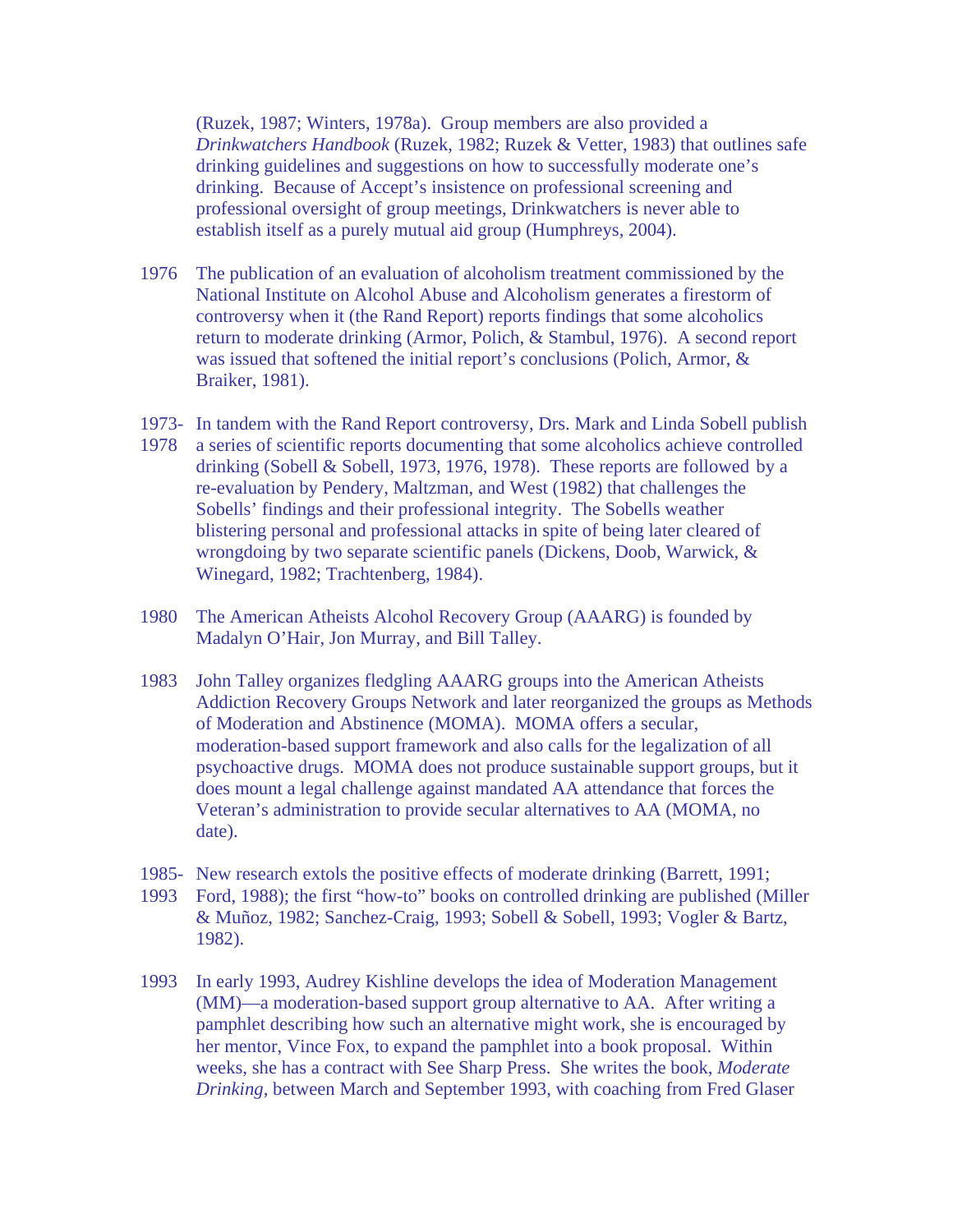and Ernest Kurtz. In the process of researching the book, Kishline makes direct contact with Henry Fingarette, Stanton Peele, Mark and Linda Sobell, Martha Sanchez-Craig, Jeffrey Schaler, Fred Rotgers, Alan Marlatt, and Charles Buff all of whom exerted an early influence on MM (Personal Communication with Audrey Kishline, October 24, 2003).

- 1993- In December 1993, the first Moderation Management group is held in the
- 1994 basement of a church in Ann Arbor, Michigan. *Moderate Drinking: The New Option for Problem Drinkers* is published by See Sharp Press in 1994 and is followed the same year by a Random House/Three Rivers Edition of the book. More than 50 MM groups are started in 1994. The novelty of MM's approach generated considerable media coverage in such venues as *Psychology Today*, *Health*, *Newsweek*, *Time*, and *Business Week* as well as such media appearances as ABC's *Good Morning America* and an episode of the *NBC Show* entitled, "Can Alcoholics Drink?" In the midst of this flurry of activity, MM was incorporated (in 1995) as a non-profit organization with Audrey Kishline, Brian Kishline, and Jeffrey Schaler serving as MM's first board members.
- 1995 A special issue on controlled drinking is published in the international journal *Addiction,* and the first empirically based guidelines for moderate drinking appear in the *American Journal of Public Health* (Sanchez-Craig, Adrian, & Davila, 1995).
- 1996 MM's first Internet listserv ("Controlled Drinking") is started by Audrey Kishline and Jeffrey Schaler through St. John's University in New York.
- 1996- The media frenzy surrounding MM continues between 1996 and 1997, with
- 1997 reports on MM appearing in *Psychology Today*, *USA Today*, *U.S. News & World Report*, *Good Housekeeping*, and an appearance by Audrey Kishline and Fred Rotgers on the *Oprah Winfrey Show*. MM listserv participation dramatically increases during 1997.
- 1998- The first evaluations of MM are conducted (Elkus, 1999; Kohl, 1998).
- 1999

 Concerns about the centralization of leadership for MM as a national organization and for local MM groups lead the NY MM group to implement a rotating leadership model for meeting facilitation.

 Larry Froistad, a member of MM's internet listserv, confesses online to murdering his five-year old daughter, triggering considerable controversy and publicity about MM members' failure to report the confession (three members did report the confession but were severely criticized for doing so). The event triggers professional discussion about the limits of confidentiality in online support groups as well as the responsibilities of professionals who participate in such groups.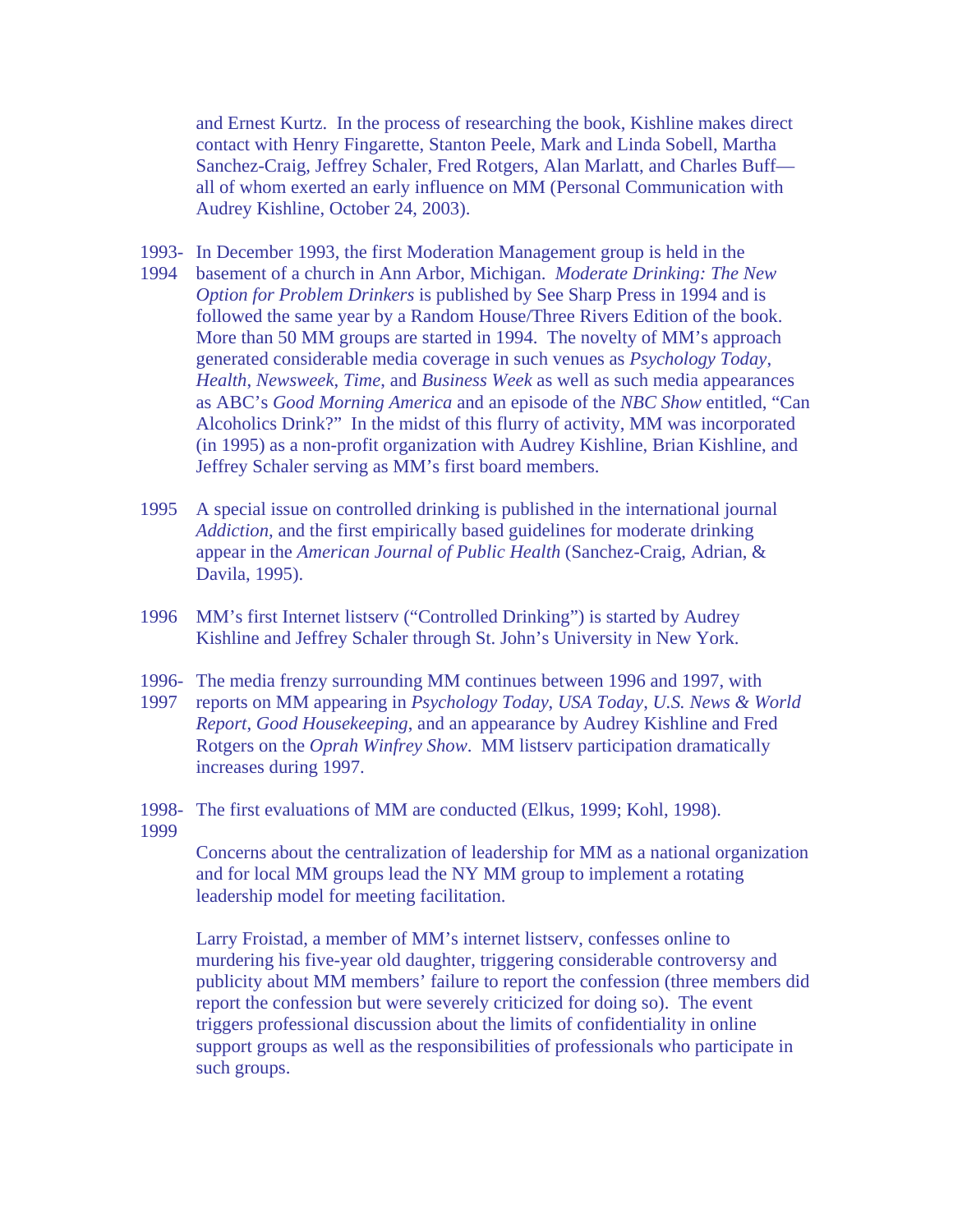- 1998- MM is subjected to scientific scrutiny in a series of publications (Elkus, 1999;
- 2006 Humphreys, 2003; Humphreys & Klaw, 2001; Klaw, Horst & Humphreys, 2006; Klaw, Huebsch, & Humphreys, 2000; Klaw & Humphreys, 2000; Klaw, Luft, & Humphreys, 2003; Kohl, 1998; Kosok, 2006).
- 2000 On January 20, 2000, MM founder Audrey Kishline announces on the MM listserv that she is no longer able to safely moderate her drinking, that she is seeking the goal of complete abstinence, and that she will be joining AA and also attending meetings of Women for Sobriety and SMART Recovery. On March 25, Audrey Kishline is involved in a vehicular crash that kills Richard Davis and his 12-year old daughter, LaSchell. Kishline's blood alcohol concentration at the time is .26—more than three times the legal limit. She is charged with two counts of vehicular homicide. Following treatment for severe injuries she sustained in the crash, Kishline enters an inpatient alcoholism treatment program and subsequently pleads guilty to vehicular homicide and is sentenced to four and a half years in prison.

There are several aftermaths to the Kishline events. The events trigger vitriolic debate within the alcoholism field. One camp argues that the incident proves once and for all that people with alcohol problems cannot achieve or sustain moderate drinking and that the MM experiment is a proven failure. Another camp argues that, since Kishline had left MM and joined AA, this incident proves the failure, not of MM, but of AA. On July 11, a statement is released from 34 alcohol studies scholars calling for a stop to the use of the Kishline incident for ideological gain. The scholars concluded that: "Recovery from serious alcohol problems is a difficult goal, and there are different paths to it. We believe that the approach represented by Alcoholics Anonymous and that represented by Moderation Management are both needed."

Kishline's exit from MM triggers several changes. First, MM's 501C-3 corporation is signed over to the New York MM group, and a new MM board of directors is formed. MM meetings in New York City and the MM national offices are relocated to the offices of the Harm Reduction Coalition—a move necessitated by the loss of permission to meet at the Smithers Addiction Treatment and Research Center. In the post-Kishline era, MM survives, expands the number of its groups, and publishes a new MM basic text (Rotgers, Kern, & Hoeltzel, 2002).

In January 2000, Dr. Alex DeLuca, the long-tenured Director of the Smithers Addiction Treatment and Research Center, provides permission for the local Moderation Management group to hold weekly MM meetings at the Smithers facility. A *New York Magazine* article entitled "Drink Your Medicine" is published on July 3 (and disseminated through other newspapers) that conveys the impression that the Smithers Center has abandoned its abstinence philosophy. Dr. DeLuca resigns amidst growing public controversy, including a Smithers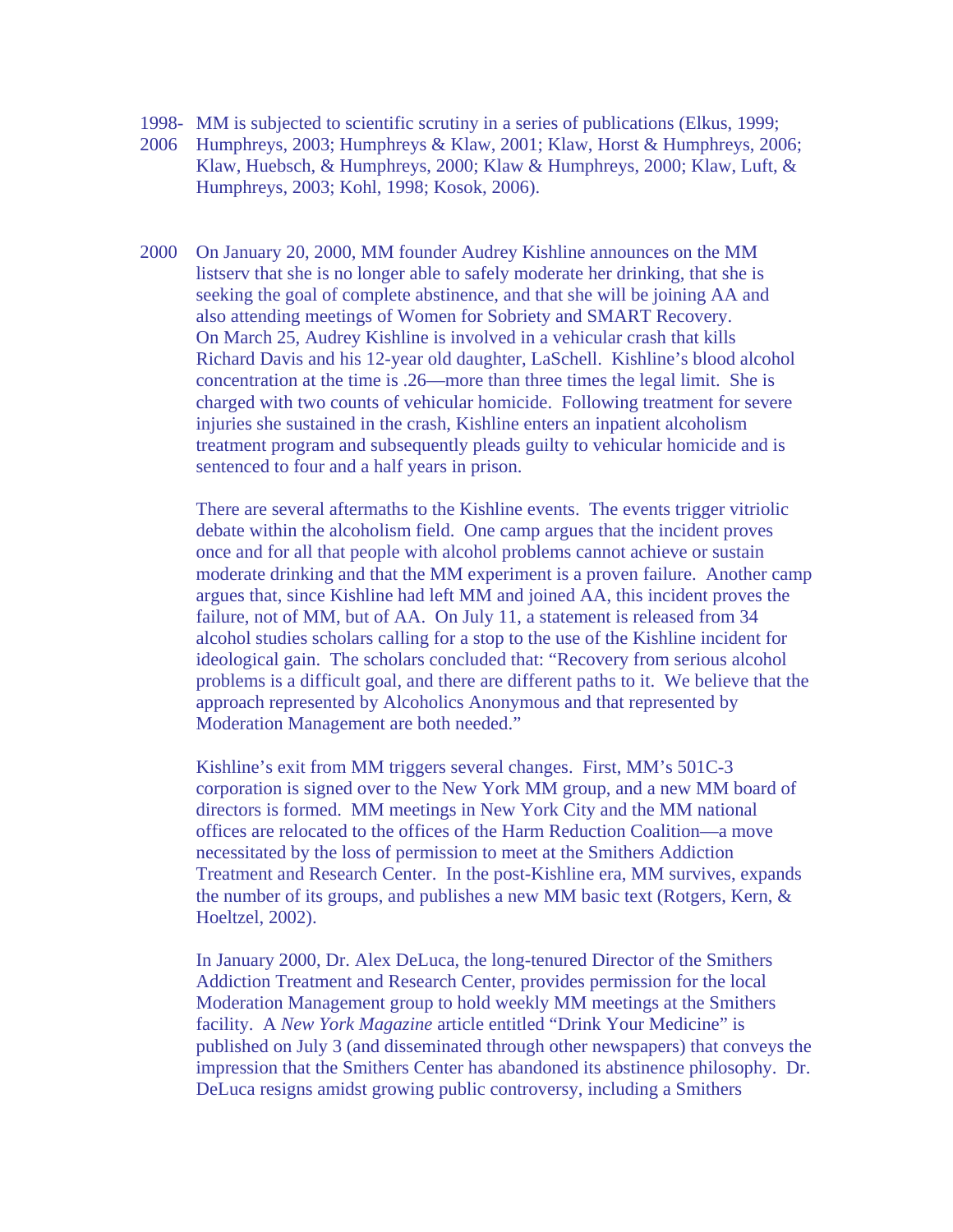Foundation advertisement in the Sunday *New York Times* and *New York Post* that christens MM "an abomination."

Well-known addiction experts Drs. Anne Geller and LeClair Bissell post a statement on the Addiction Medicine Listserv on July 13, 2000, chastising their colleagues for rushing to comment on the story of Dr. DeLuca and the Smithers program without first checking their facts. They characterized the entire affair as a "religious war without the use of any medical, scientific or even collegial common sense."

The issue of controlled drinking by alcoholics gets substantial media coverage, including programs on *20/20* and *Larry King Live*.

- 2002 MM reports 10 active face-to-face meetings (Moderation Management Network, 2002).
- 2004 MM reports 12 active face-to-face meetings (Kosok, 2006).
- 2006 Ana Kosok's survey of MM reveals a membership that is predominately middle aged (44 years), female (66%), White (90%), college-educated (94%), employed (80%), married (54%), and with an annual income of over \$50,000 (77%). More members report using the Internet format than participating in face-to-face MM meetings. The drop-out rate for new members is reported as 61%, with an acknowledgement that "leave-and-return" is a common pattern (Kosok, 2006).
- 2010 MM reports having 16 face-to-face meetings in 12 states (White, 2009)

## **References and Related Reading**

- *Alcoholics Anonymous: The story of how many thousands of men and women have recovered from alcoholism.* (1939). New York: Works Publishing Company.
- Armor, D. J., Polich, J. M., & Stambul, H. B. (1976). *Alcoholism and treatment* (#R-1739-NIAAA). Santa Monica, CA: RAND Corporation.
- Barrett, C. (1991). *Beyond AA: Dealing responsibly with alcohol*. Birmingham, AL: Positive Attitude Publishing.
- Barrison, I. G., Ruzek, J., & Murrya-Lyon, I. M. (1987). Drinkwatchers—Descriptions of subjects and evaluation of laboratory markers of heavy drinking. *Alcohol and Alcoholism*, *22*, 147-154.
- Cherrington, E. (Ed.). (1925-1926). *Standard encyclopedia of the alcohol problem* (Six Volumes). Westerville, Ohio, American Issue Publishing Company.
- Chiauzzi, E., & Liljegren, S. (1994). Considering certain topics as taboo prevents addiction treatment from advancing. *The Brown Digest of Addiction Theory and Applications, 13,* 1-3.
- Cook, D. R. (1985). Craftsman versus professional: Analysis of the controlled drinking controversy. *Journal of Studies on Alcohol*, *46*, 433-442.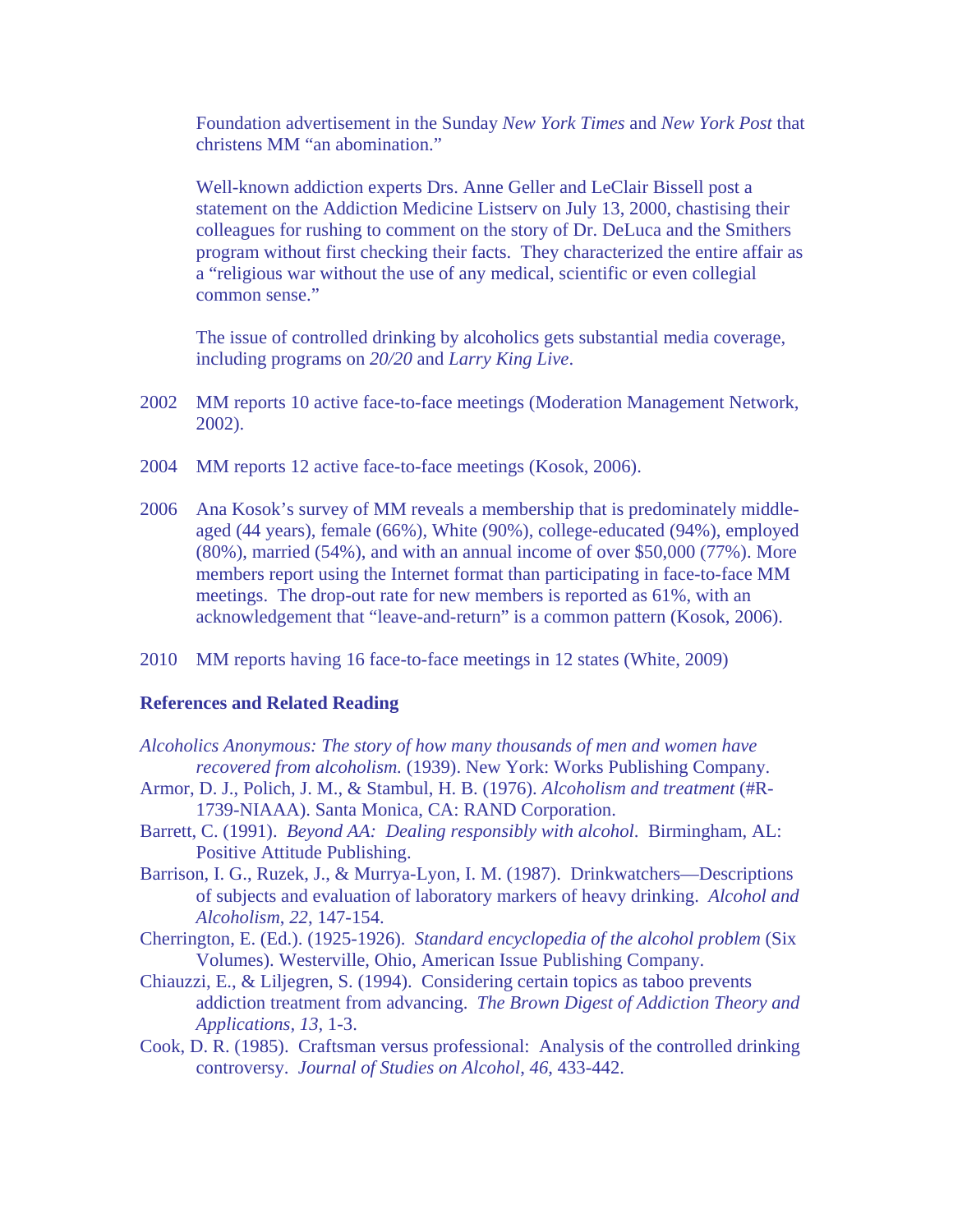- Davies, D. L. (1962). Normal drinking in recovered alcohol addicts. *Quarterly Journal of Studies on Alcohol*, *23*, 94-104.
- Dickens, B. M., Doob, A. N., Warwick, O. H., & Winegard, W. C. (1982). *Report of the Committee of Inquiry into allegations concerning Drs. Linda and Mark Sobell*. Toronto, Canada: Addiction Research Foundation.
- Eddy, R. (1887). *Alcohol in history, an account of intemperance in all ages; Together with a history of the various methods employed for its removal*. New York: The National Temperance Society and Publication Home.
- Elkus, L. A. (1999). *Locus of control as affected by Alcoholics Anonymous and Moderation Management* (Unpublished doctoral dissertation). California School of Professional Psychology, Fresno.
- Ford, G. (1988). *The benefits of moderate drinking*. San Francisco, CA: Wine Appreciation Guild.
- Glatt, M. M. (1995). Controlled drinking after a third of a century. *Addiction, 90*, 1157- 1177.
- Gough, J. (1870). *Autobiography and personal recollections of John B. Gough.* Springfield, MA: Bill, Nichols & Company.
- Hadley, H. (1902). *The blue badge of courage*. Akron, OH: The Saalfield Publishing Co.
- Heather, N. (1995). The great controlled drinking consensus: Is it premature? *Addiction, 90*, 1160-1162.
- Hore, B. (1995). You can't leave the goal choice to the patient. *Addiction*, *90*, 1172- 1173.
- Humphreys, K. (2003). A research-based analysis of the Moderation Management controversy. *Psychiatric Services, 54,* 621-622.
- Humphreys, K. (2004). *Circles of recovery: Self-help organizations for addictions*. Cambridge, UK: Cambridge University Press.
- Humphreys, K., & Klaw, E. (2001). Can targeting non-dependent problem drinkers and providing internet-based services expand access to assistance for alcohol problems? A study of the Moderation Management self-help/mutual aid organization. *Journal of Studies on Alcohol*, *62*, 528-532.
- Humphreys, K., Moos, R. H., & Finney J. W. (1995). Two pathways out of drinking problems without professional treatment. *Addictive Behaviors, 20,* 427-441.
- Kishline, A. (1994). *Moderate drinking: The new option for problem drinkers*. Tucson, Arizona: See Sharp Press.
- Klaw, E., Horst, D., & Humphreys, K. (2006). Inquirers, triers and buyers of an alcohol harm reduction self-help organization. *Addiction Research and Theory*, *14,* 527- 535.
- Klaw, E., Huebsch, P. D., & Humphreys, K. (2000). Communication patterns in an online mutual help group for problem drinkers. *Journal of Community Psychology*, *28*, 535-546.
- Klaw, E., & Humphreys, K. (2000). Life stories of Moderation Management mutual help group members. *Contemporary Drug Problems*, *27*, 779-803.
- Klaw, E., Luft, S., & Humphreys, K. (2003). Characteristics and motives of problem drinkers seeking help from Moderation Management self-help groups. *Cognitive and Behavioral Practice*, *10*, 385-390.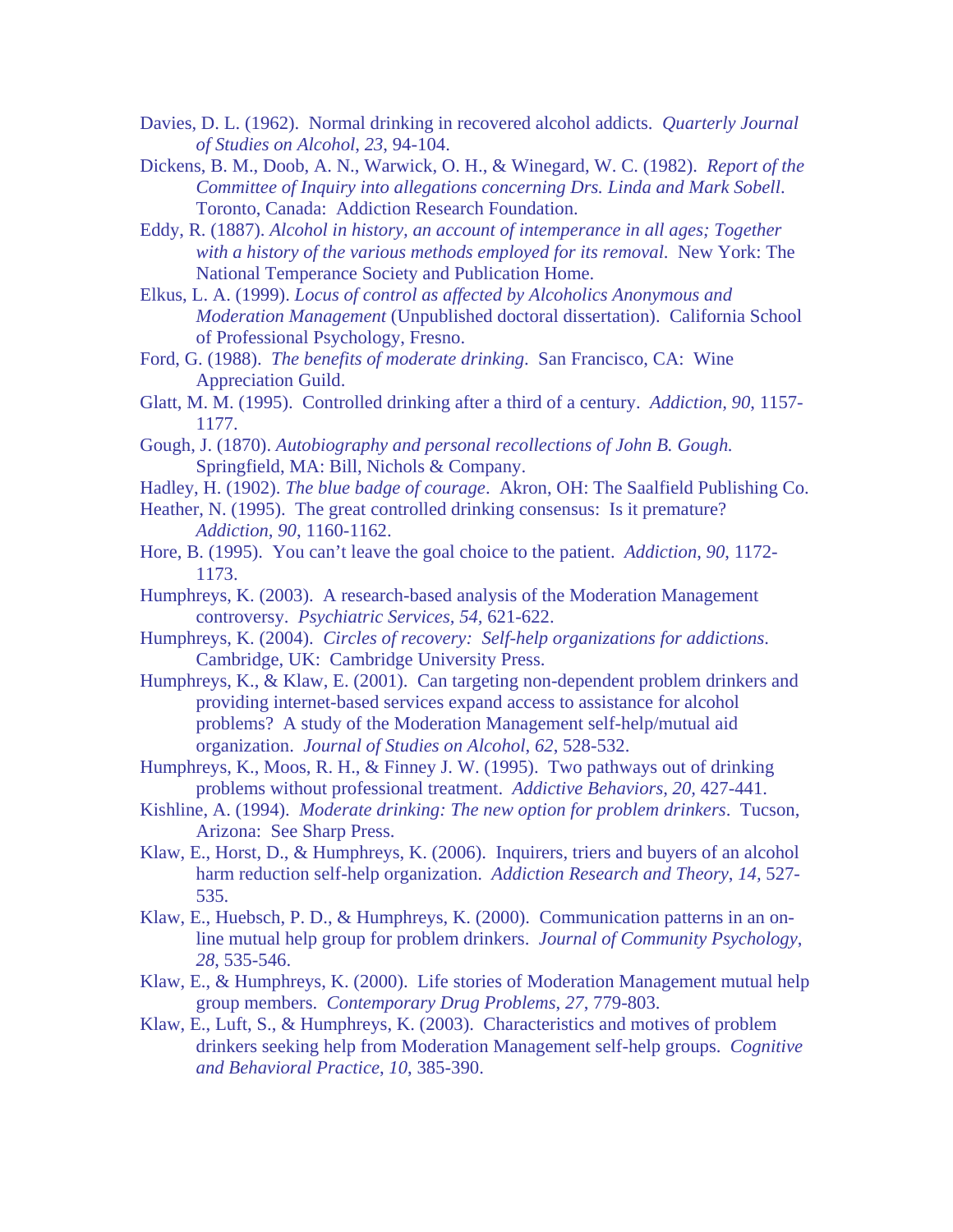- Kohl, A. (1998). *An evaluation of a Moderation Management group: A program for problem drinkers* (Unpublished Master's Thesis). California State University, Long Beach.
- Kosok, A. (2006). The Moderation Management programme in 2004: What type of drinker seeks controlled drinking? *International Journal of Drug Policy*, *17*(4), 295-303.
- Kurtz, E., & White, W. (2003). Alcoholics Anonymous. In J. Blocker & I. Tyrell (Eds.), *Alcohol and temperance in modern history* (pp. 27-31). Santa Barbara , CA: ABC-CLIO.
- Marlatt, G. A., Larimer, M. E., Baer, J. S., & Quigley, L. A. (1993). Harm reduction for alcohol problems: Moving beyond the controlled drinking controversy. *Behavior Therapy*, *24,* 461-504.
- Miller, W. R. (1983). Controlled drinking: A history and a critical review. *Journal of Studies on Alcohol*, *44*(1), 68-83.
- Miller, W. R., & Munoz, R. F. (1982, 2005). *How to control your drinking.* Albuquerque, NM: University of New Mexico Press.
- *Moderation Management Network: Meeting of face to face meeting facilitators.* (2002). Meeting at Harm Reduction Coalition, New York.
- *MOMA: Methods of Moderation and Abstinence.* (n.d.). Denver, CO.
- Peele, S. (1987). Why do controlled drinking outcomes vary by investigator, by country and by era? Cultural conceptions of relapse and remission in alcoholism. *Drug and Alcohol Dependence*, *20*, 173-201.
- Pendery, M., Maltzman, I., & West, L. (1982). Controlled drinking by alcoholics? New findings and a reevaluation of a major affirmative study. *Science, 217,* 169-175.
- Polich, J. M., Armor, D. J., & Braiker, H. B. (1981). *The course of alcoholism: Four years after treatment.* New York: John Wiley & Sons.
- Reinert, R. E., & Bown, W. T. (1968). Social drinking following treatment for alcoholism. *Bulletin of the Menninger Clinic*, *32*, 280-290.
- Roizen, R. (1987). The great controlled-drinking controversy. In M. Galanter (Ed.), *Recent developments in alcoholism* (Vol. 5; pp. 245-279). New York: Plenum.
- Roizen, R. (1991a). Redefining alcohol in post-repeal America: Lessons from the short life of Evert Colby's Council for Moderation, 1934-1936. *Contemporary Drug Problems, 18,* 237-272.
- Roizen, R. (1991b). *The American discovery of alcoholism, 1933-1939* (Unpublished Doctoral Dissertation). Berkeley: University of California.
- Room, R. (1998). Mutual help movements for alcohol problems: An international perspective. *Addiction Research, 6,* 131-145.
- Room, R. (2000). Abstinence as the only treatment goal: New U.S. battles. Retrieved 10/31/2000 from <http://www.satakes.fi/nat/natoo/0300room.html>. Not cited
- Rosenberg, H. (1993). Prediction of controlled drinking by alcoholics and problem drinkers. *Psychological Bulletin*, *113*, 129-139.
- Rosenberg, H., & Davis, L. (1994). Acceptance of moderate drinking by alcohol treatment services in the United States. *Journal of Studies on Alcohol*, *55*, 167- 172.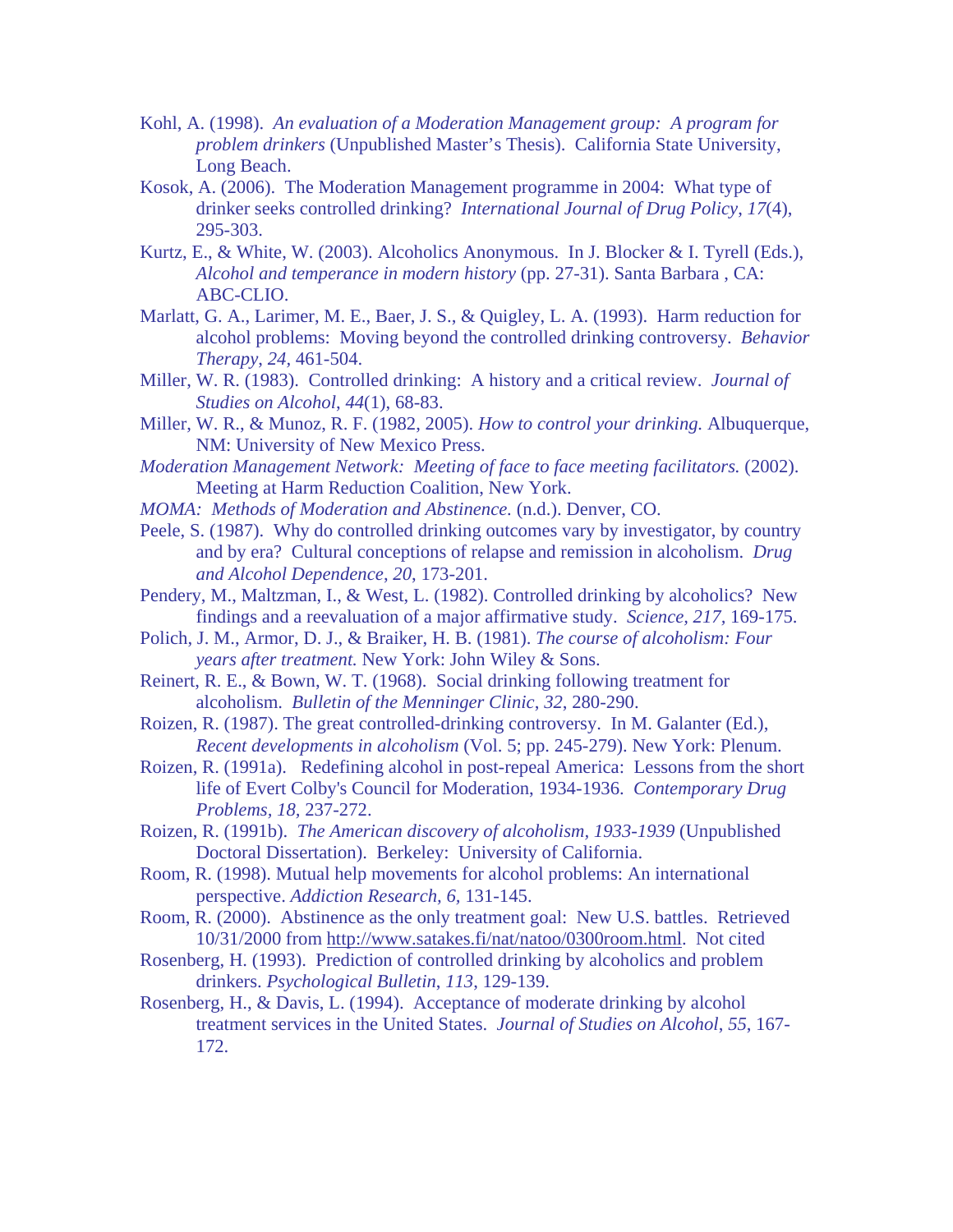Rotgers, F., Kern, M. F., & Hoeltzel, R. (2002). *Responsible drinking: A Moderation Management approach for problem drinkers*. Oakland, CA: New Harbinger Publications, Inc.

Rotgers, F., & Kishline, A. (2000). Moderation Management: A support group for persons who want to reduce their drinking, but not necessarily abstain. *International Journal of Self-Help & Self-Care*, *1*, 145-158. Not cited

Ruzek, J. (1982). *Drinkwatchers Handbook*. London: Accept Publications.

Ruzek, J. (1987). The drinkwatchers experience: A description and progress report on services for controlled drinkers. In T. Stickwell & S. Clement (Eds.), *Helping the problem drinker: New initiatives in community care* (pp. 35-60). London: Croom Helm.

Ruzek, J., & Vetter, C. (1983). *Drinkwatchers Handbook: A guide to healthy enjoyment of alcohol and how to achieve sensible drinking skills*. London: Accept Publications.

Sanchez-Craig, M. (1993). *Saying when : How to quit drinking or cut down : An ARF self-help book.* Toronto: Addiction Research Foundation.

Sanchez-Craig, M., Adrian, W., & Davila, R. (1995). Empirically based guidelines for moderate drinking: 1-year results from three studies with problem drinkers. *The American Journal of Public Health*, *85*, 823-828.

Sigorney, L., & Smith, G. (1833). *The intemperate and the reformed*. Boston: Seth Bliss.

Sitharthan, T., Kavanagh, D. J., & Sayer, G. (1996). Moderating drinking by correspondence: An evaluation of a new method. *Addiction*, *91*(3), 345-355. Sobell, M. B., & Sobell, L. C. (1973). Indivdiualized behavior therapy for alcoholics. *Behavior Therapy*, *4*, 49-72.

- Sobell, M. B., & Sobell, L. C. (1976). Second year treatment outcome of alcoholics treated by individualized behavior therapy: Results. *Behavior Research and Therapy*, *14*, 195-215.
- Sobell, M. B., & Sobell, L. C. (1978). *Behavioral treatment of alcohol problems*. New York: Plenum.
- Sobell, M. B., & Sobell, L. C. (1993). *Problem drinkers: Guided self-change treatment*. New York: Guilford Press.
- Sobell, M. B., & Sobell, L. C. (1995a). Controlled drinking after 25 years: How important was the great debate? *Addiction*, *90,* 1149-1153.
- Sobell, M. B., & Sobell, L. C. (1995b). Moderation, public health and paternalism. *Addiction*, *90*, 1175-1177.

Trachtenberg, R. L. (1984). *Report of the Steering Group to the administrator of the Alcohol, Drug Abuse and Mental Health Administration regarding its attempts to investigate allegations of scientific misconduct concerning Drs. Mark and Linda Sobell*. Rockville, MD: Alcohol, Drug Abuse and Mental Health Administration.

- Vogler, R. E., & Bartz, W. R. (1982). *The better way to drink*. New York: Simon and Schuster.
- Volpicelli, J., & Szalavitz, M. (2000). *Recovery options*. New York: John Wiley & Sons.
- Waddell, J., & Haag, H. (1938). *Alcohol in moderation and excess: A study of the effects of the use of alcohol on the human system*. Richmond, Virginia: The William Byrd Press.